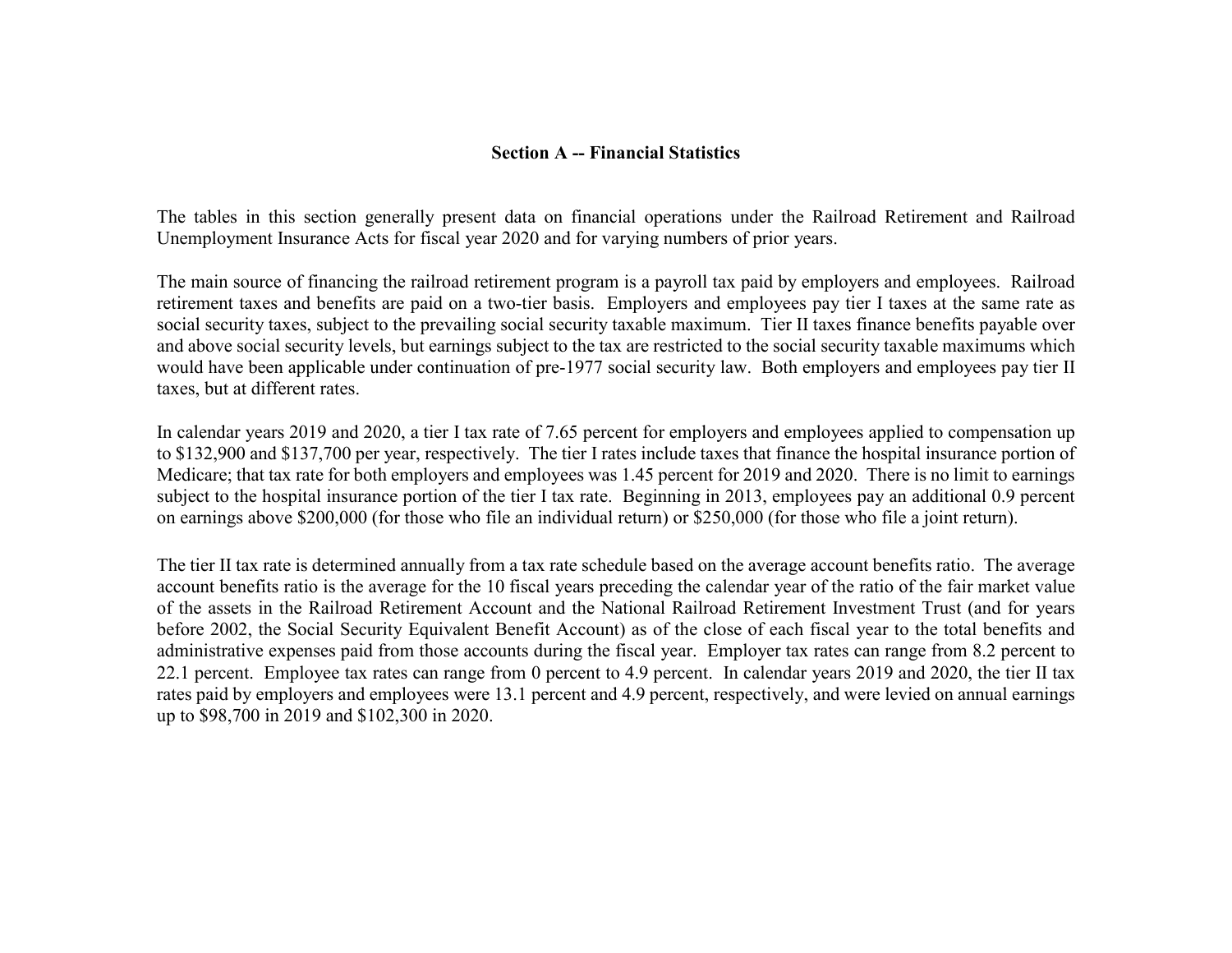Additional income is derived from Federal income taxes on tier I, tier II and vested dual benefits, from interest on invested funds and from the financial interchange with the social security system. The experience under the latter arrangement is presented in table A3. Under this arrangement, the social security trust funds are, in effect, credited with the additional payroll and income taxes they would have received, and charged with the additional benefits and administrative costs they would have paid if railroad employment had been covered under the social security program, with allowances for interest. Financial interchange determinations are made jointly by the Railroad Retirement Board, the Social Security Administration, and the Centers for Medicare & Medicaid Services on an annual basis. Separate determinations are made with respect to the Old-Age and Survivors Insurance, Disability Insurance, and Hospital Insurance Trust Funds.

The railroad unemployment and sickness benefit programs are financed by contributions from railroad employers, based on a percentage of their employees' taxable earnings. The taxable earnings base for those programs was the first \$1,605 in 2019 and \$1,655 in 2020 of each employee's monthly earnings. Beginning in 1991, each employer's contribution rate is experience based.

The Coronavirus Aid, Relief, and Economic Security (CARES) Act of 2020, enacted March 27, 2020, authorized payment of special extended unemployment benefits, enhanced unemployment benefits to those that received regular unemployment benefits between July 1, 2019 and June 30, 2020, and waived the waiting period for unemployment and sickness benefits. Special extended unemployment benefits, authorized under the CARES Act, were financed by the remaining funds originally allocated to the Railroad Retirement Board by the American Recovery and Reinvestment Act of 2009 and the Worker, Homeownership, and Business Assistance Act of 2009. Under the CARES Act enhanced unemployment benefits were funded by an appropriation of \$425,000,000 and waiting period waiver benefits were funded by an appropriation of \$50,000,000.

Fiscal years begin October 1 of the prior calendar year and end September 30.

In the tables, detailed figures may not add to totals shown because of rounding.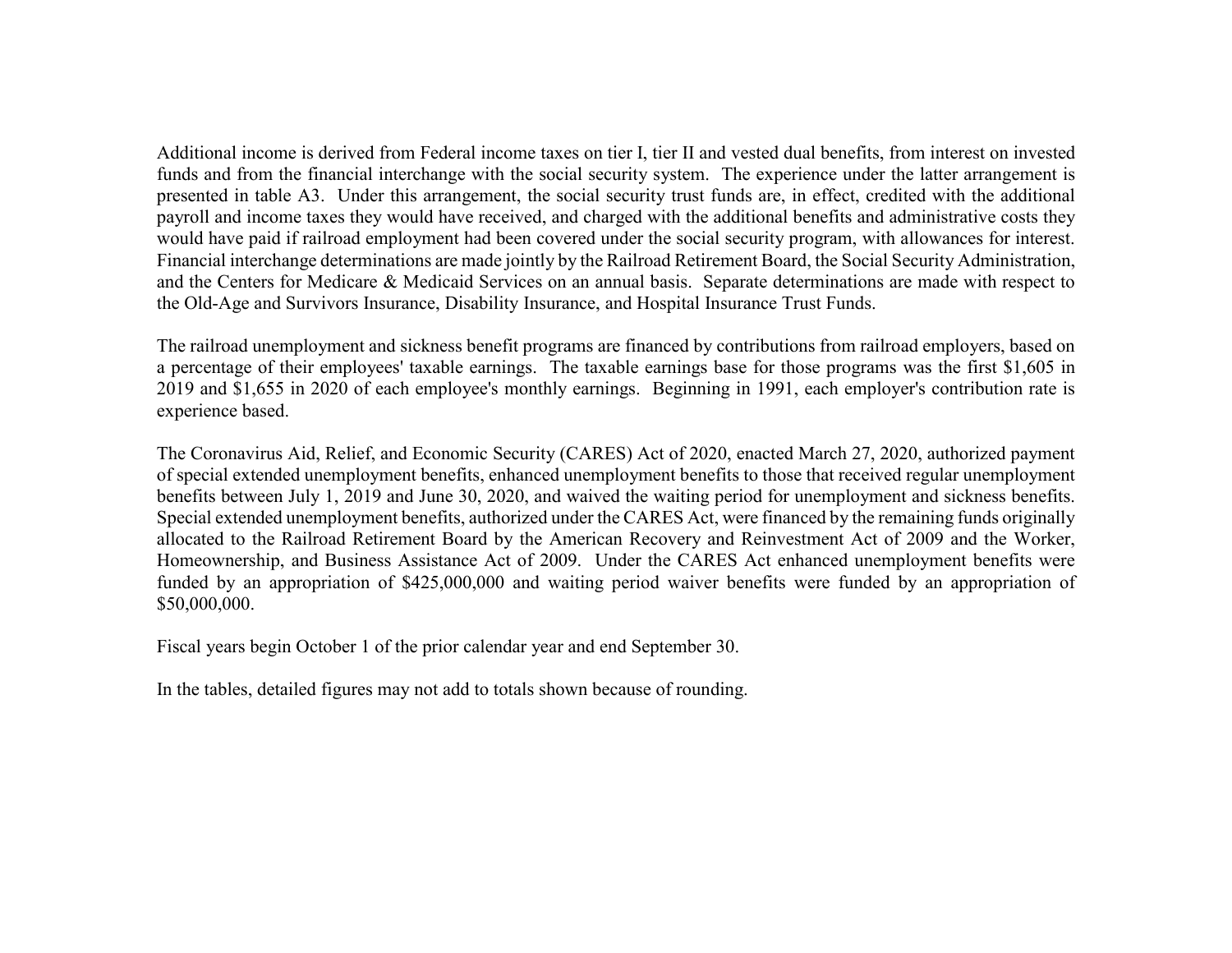| Fiscal year                           | Total      | Retirement <sup>2</sup> | Survivor <sup>2</sup> | Unemployment <sup>3</sup> | Sickness <sup>3</sup> |
|---------------------------------------|------------|-------------------------|-----------------------|---------------------------|-----------------------|
| <b>BENEFICIARIES (in thousands)</b>   |            |                         |                       |                           |                       |
|                                       | 603        | 429                     | 156                   | 11                        | 18                    |
|                                       | 595        | 429                     | 150                   | 10                        | 17                    |
|                                       | 592        | 429                     | 146                   | 11                        | 16                    |
|                                       | 585        | 428                     | 141                   | 10                        | 16                    |
|                                       | 581        | 428                     | 136                   | 9                         | 16                    |
|                                       | 583        | 428                     | 131                   | 17                        | 17                    |
|                                       | 574        | 427                     | 127                   | 12                        | 16                    |
|                                       | 563        | 423                     | 123                   | 9                         | 16                    |
|                                       | 557        | 422                     | 119                   | 9                         | 15                    |
|                                       | 4568       | 418                     | 116                   | 26                        | 18                    |
| <b>BENEFIT PAYMENTS (in millions)</b> |            |                         |                       |                           |                       |
|                                       | \$11,072.7 | \$8,778.5               | \$2,165.3             | $5$ \$52.1                | \$76.9                |
|                                       | 11.446.3   | 9,155.4                 | 2.171.7               | 546.2                     | 73.0                  |
|                                       | 11,748.1   | 9,456.5                 | 2,175.5               | 551.5                     | 64.6                  |
|                                       | 11,998.3   | 9,724.9                 | 2,167.2               | 540.8                     | 65.4                  |
|                                       | 12,273.2   | 10,012.2                | 2,156.9               | 36.7                      | 67.4                  |
|                                       | 12,497.4   | 10,202.4                | 2,139.2               | 80.2                      | 75.6                  |
|                                       | 12,593.3   | 10,341.4                | 2,121.9               | 53.8                      | 76.3                  |
|                                       | 12,803.5   | 10,567.2                | 2,118.8               | 40.7                      | 76.8                  |
|                                       | 13,077.9   | 10,836.8                | 2,125.0               | 42.3                      | 73.8                  |
|                                       | 13.470.3   | 10.975.4                | 2.131.4               | <sup>6</sup> 282.3        | <sup>6</sup> 81.2     |

**Table A1.--Beneficiaries and benefits paid under the Railroad Retirement Act and the Railroad Unemployment Insurance Act, by fiscal year, 2011-2020, cash basis**

<sup>1</sup> Beneficiaries and benefit payments include partition payments to spouses and divorced spouses where the employee is deceased or not otherwise entitled to an annuity. Benefit payments also include a small amount of payments for hospital insurance benefits for services in Canada. The number of beneficiaries represents all individuals paid benefits in year. In the total number for each year, beneficiaries are counted only once, even though they may have received more than one type of benefit.

<sup>2</sup> Retirement benefits include vested dual benefit and supplemental annuity payments. Survivor benefits include vested dual benefit payments but exclude partition payments.

<sup>3</sup> In accordance with the Balanced Budget and Emergency Deficit Control Act of 1985, as amended, amounts reflect a reduction of 9.2% under sequestration for days of unemployment and sickness after February 28, 2013, 7.2% for days after September 30, 2013, 7.3% for days after September 30, 2014, 6.8% for days after September 30, 2015, 6.9% for days after September 30, 2016, 6.6% for days after September 30, 2017, 6.2% for days after September 30, 2018, and 5.9% for days after September 30, 2019.

**4** In fiscal year 2020, 7,100 individuals received both retirement and survivor benefits, 1,800 employees received both unemployment and sickness benefits, and 1,300 employees received benefits under both the Railroad Retirement Act and the Railroad Unemployment Insurance Act.

**5** Includes temporary extended unemployment benefits under the American Recovery and Reinvestment Act of 2009 and Worker, Homeownership, and Business Assistance Act of 2009, as amended by the Tax Relief, Unemployment Insurance Reauthorization, and Job Creation Act of 2010, the Temporary Payroll Tax Cut Continuation Act of 2011, the Middle Class Tax Relief and Job Creation Act of 2012, and the American Taxpayer Relief Act of 2012. Benefits had to begin by December 31, 2013.

**6** Starting in May 2020, includes temporary waiting period waiver benefits, extended unemployment benefits authoriand benefits authorized by the Coronavirus Aid, Relief, and Economic Security (CARES) Act of 2020. Gross unemployment benefits for these temporary payments were \$151.2 million, and gross sickness benefits were \$1.7 million for Fiscal Year 2020.

NOTE.-- In Statistical Tables through 2018, information in this table, with respect to unemployment and sickness benefits paid, was reported on a net basis. Beginning with the 2019 report, these amounts are shown on a gross basis.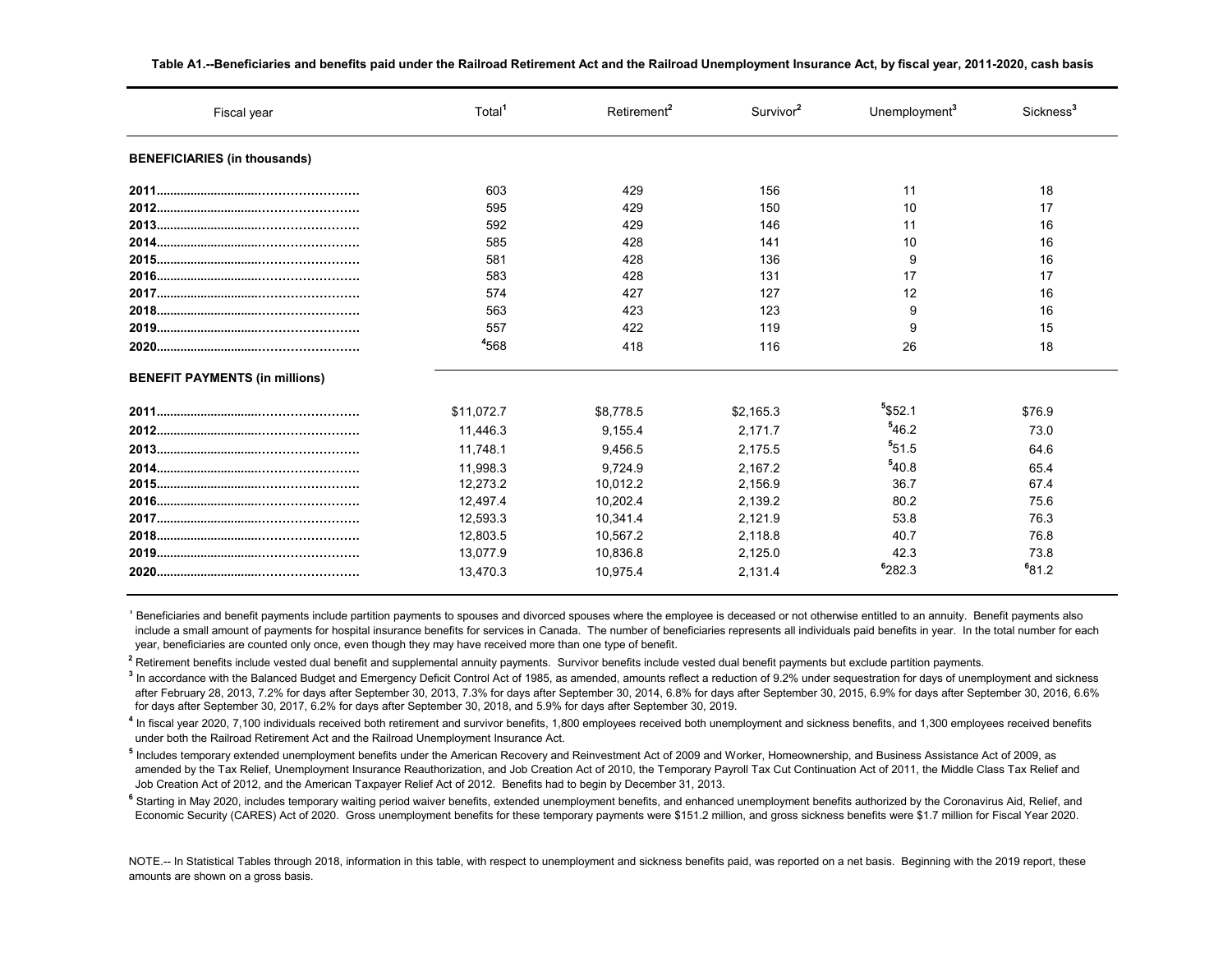# **Table A2.--Status of the Railroad Retirement Act accounts and trust funds, by fiscal year, 2011-2020 (In millions), cash basis**

|                                                                       | <b>Fiscal Year</b> |           |           |           |           |           |           |           |           |           |
|-----------------------------------------------------------------------|--------------------|-----------|-----------|-----------|-----------|-----------|-----------|-----------|-----------|-----------|
| Item                                                                  | 2011               | 2012      | 2013      | 2014      | 2015      | 2016      | 2017      | 2018      | 2019      | 2020      |
| RAILROAD RETIREMENT ACCOUNT                                           |                    |           |           |           |           |           |           |           |           |           |
| <b>Receipts</b>                                                       |                    |           |           |           |           |           |           |           |           |           |
|                                                                       | \$2,712.7          | \$2,659.8 | \$3,140.2 | \$3,392.2 | \$3,760.8 | \$3,586.7 | \$3,562.9 | \$3,822.9 | \$3,730.4 | \$3,120.0 |
|                                                                       | 12.3               | 11.4      | 9.0       | 14.0      | 17.2      | 16.8      | 16.4      | 15.8      | 11.0      | (18.6)    |
| Transfers from the National RR Investment Trust <sup>3</sup>          | 1,744.0            | 2,026.0   | 1,581.0   | 1,429.0   | 1,191.0   | 1,410.0   | 1,821.0   | 1,809.0   | 1,794.0   | 2,280.0   |
|                                                                       | 255.0              | 19.0      | 171.0     | 93.0      | 129.0     |           | (296.0)   | 91.0      | 191.0     | (83.0)    |
|                                                                       | 48.4               | .         |           | .         |           |           |           |           |           |           |
|                                                                       | .                  |           |           | 4.5       | .         |           |           |           |           |           |
| <b>Expenditures</b>                                                   |                    |           |           |           |           |           |           |           |           |           |
|                                                                       | \$4,600.3          | \$4,775.0 | \$4,906.2 | \$5,044.0 | \$5,106.8 | \$5,229.0 | \$5,321.4 | \$5,446.1 | \$5,548.2 | \$5,591.5 |
|                                                                       | (88.5)             | (141.9)   | (166.6)   | (164.0)   | (162.3)   | (146.5)   | .         |           |           |           |
|                                                                       | 73.6               | 69.6      | 70.2      | 69.3      | 72.1      | 72.3      | 76.7      | .<br>85.7 | <br>84.1  | .<br>88.4 |
|                                                                       |                    |           |           |           |           |           |           |           |           | 22.0      |
|                                                                       |                    |           |           | 4.5       | .         |           |           |           |           | .         |
| SOCIAL SECURITY EQUIVALENT BENEFIT ACCOUNT <sup>8</sup>               |                    |           |           |           |           |           |           |           |           |           |
| <b>Receipts</b>                                                       |                    |           |           |           |           |           |           |           |           |           |
|                                                                       | \$2,675.3          | \$2,878.5 | \$2,954.1 | \$3,163.1 | \$3,389.3 | \$3,097.5 | \$3,113.8 | \$3,267.3 | \$3,129.8 | \$2,594.0 |
|                                                                       | 21.9               | 20.1      | 22.4      | 21.9      | 24.3      | 18.6      | 14.9      | 24.4      | 23.4      | (9.4)     |
|                                                                       | 4,574.3            | 4,651.0   | 4,499.0   | 4,700.8   | 4,676.6   | 4,662.7   | 4,522.5   | 4,942.4   | 4,946.4   | 4,987.7   |
|                                                                       | 3.820.4            | 3,738.6   | 3,943.0   | 3,886.1   | 3,849.9   | 3,926.1   | 4,095.4   | 4,109.1   | 4,306.4   | 4,793.0   |
|                                                                       |                    |           |           |           |           |           |           |           |           |           |
| <b>Expenditures</b>                                                   |                    | \$6,506.7 | \$6,686.9 | \$6,815.2 | \$7,035.4 | \$7,090.4 | \$7,124.5 | \$7,226.7 | \$7,403.8 | \$7,509.8 |
|                                                                       | 88.5               | 141.9     | 166.6     | 164.0     | 162.3     | 146.5     |           |           |           |           |
|                                                                       | 29.6               | 31.4      | 30.1      | 32.3      | 32.9      | 30.0      | <br>30.5  | <br>29.8  | <br>33.4  | <br>29.4  |
|                                                                       | 477.2              | 510.9     | 576.6     | 611.6     | 594.7     | 656.8     | 637.4     | 596.5     | 570.3     | 606.4     |
| Repayment of advances against financial interchange <sup>4</sup>      | 3,946.6            | 3,946.3   | 3,863.1   | 4,041.9   | 3,982.7   | 3,940.1   | 4,054.5   | 4,194.3   | 4,202.4   | 4,458.2   |
| Transfers to the National RR Investment Trust/RR Account <sup>3</sup> | 255.0              | 19.0      | 171.0     | 93.0      | 129.0     |           | (296.0)   | 91.0      | 191.0     | (83.0)    |
|                                                                       |                    |           |           |           |           |           |           |           |           |           |

See footnotes at end of table.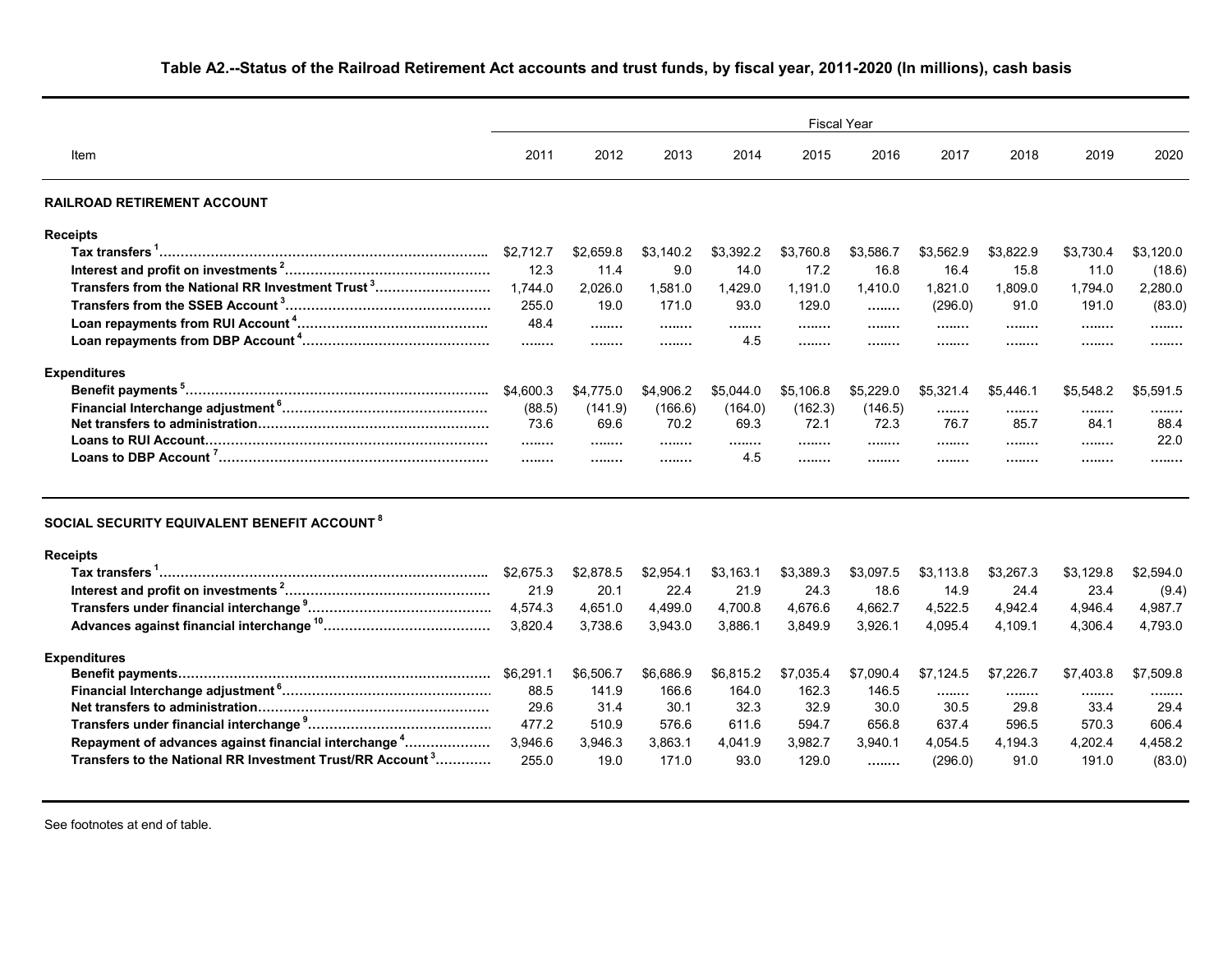|                                                                                                                                                    | <b>Fiscal Year</b> |                |                |                      |                |                |                |                |                 |                |
|----------------------------------------------------------------------------------------------------------------------------------------------------|--------------------|----------------|----------------|----------------------|----------------|----------------|----------------|----------------|-----------------|----------------|
| Item                                                                                                                                               | 2011               | 2012           | 2013           | 2014                 | 2015           | 2016           | 2017           | 2018           | 2019            | 2020           |
| NATIONAL RAILROAD RETIREMENT INVESTMENT TRUST 11                                                                                                   |                    |                |                |                      |                |                |                |                |                 |                |
| Cash and investment balance at end of period <sup>12</sup> \$22,119.0 \$23,586.2 \$24,963.7 \$26,039.9 \$24,483.9 \$25,007.7 \$26,389.6 \$26,468.7 |                    |                |                |                      |                |                |                |                | \$25,332.4      | \$24.468.6     |
| <b>DUAL BENEFITS PAYMENTS ACCOUNT 13</b>                                                                                                           |                    |                |                |                      |                |                |                |                |                 |                |
| Repayment of loans from Railroad Retirement Account <sup>4</sup>                                                                                   | <br>\$55.2<br>     | <br>\$48.6<br> | <br>\$42.6<br> | \$4.5<br>37.2<br>4.5 | <br>\$31.9<br> | <br>\$27.5<br> | <br>\$23.6<br> | <br>\$20.2<br> | .<br>\$17.1<br> | <br>\$14.0<br> |

Net of U.S. Treasury adjustments for payroll tax refunds to certain carriers and their employees for prior periods. Includes Federal income tax transfers under section 72(r) of the Internal Revenue Code as amended. In calendar years 2011-2012, Social Security Equivalent Benefit Account includes general revenue transfers under the Tax Relief, Unemployment Insurance Reauthorization, and Job Creation Act of 2010 and the Middle Class Tax Relief and Job Creation Act of 2012, respectively. The final reconciliation for calendar years 2011-2012 occurred in June 2015. In fiscal year 2012, Social Security Equivalent Benefit Account includes a one-time general revenue transfer under the Hiring Incentives to Restore Employment Act of 2010.

- <sup>2</sup> Net of interest on U.S. Treasury adjustments for payroll tax refunds (see footnote 1).
- <sup>3</sup> Under the Railroad Retirement and Survivors' Improvement Act of 2001, as amended, the portion of the Railroad Retirement Account not needed to pay current administrative expenses is to be transferred to the National Railroad Retirement Investment Trust (Trust). The Trust may transfer funds back to the Railroad Retirement Account for payment of benefits. The balance of the Social Security Equivalent Benefit (SSEB) Account not needed to pay current benefits and administrative expenses is to be transferred to the Trust or to the Railroad Retirement Account. The SSEB Account transferred funds to the Trust in fiscal year 2003 and to the Railroad Retirement Account thereafter. In fiscal years 2017 and 2020, the Railroad Retirement Account transferred funds to the SSEB Account to pay benefits. In fiscal years 2018 and 2019, the SSEB Account transferred funds not needed to pay current benefits and administrative expenses to the Railroad Retirement Account.
- $4$  Includes interest.
- <sup>5</sup> Effective January 1, 2002, supplemental benefits are paid from the Railroad Retirement Account.
- $6$  Adjustments in benefit payments charged to the Social Security Equivalent Benefit Account as compared to actual financial interchange benefits, with interest. This adjustment was discontinued in fiscal year 2017.
- $7$  Due to delay in enactment of a continuing resolution, the Dual Benefits Payments Account borrowed \$4,500,000 from the Railroad Retirement Account in October 2013 in order to pay vested dual benefits. The loan was repaid in entirety in December 2013.
- 8 Established October 1, 1984, to keep track of the financing and payment of social security level portions of railroad retirement benefits.
- <sup>9</sup> Transfers to or from OASDHI Trust Funds under section 7(c)(2) of the 1974 Railroad Retirement Act.
- <sup>10</sup> Advances, including interest, from U.S. Treasury to offset lag in receipt of financial interchange funds under section  $7(c)(4)$  of the 1974 Railroad Retirement Act as amended.<br><sup>11</sup> Established February 1, 2002, for in
- <sup>11</sup> Established February 1, 2002, for investment of railroad retirement assets.<br><sup>12</sup> Source: National Railroad Retirement Investment Trust
- <sup>12</sup> Source: National Railroad Retirement Investment Trust.<br><sup>13</sup> Established October 1, 1981, to keep track of the financia
- Established October 1, 1981, to keep track of the financing and payment of vested dual benefits.

#### *NOTE*.--**This Table has been revised to only include information from the U.S. Department of the Treasury's Monthly Treasury Statements and other resources within the U.S. Railroad Retirement Board's Bureau of the Actuary and Research.**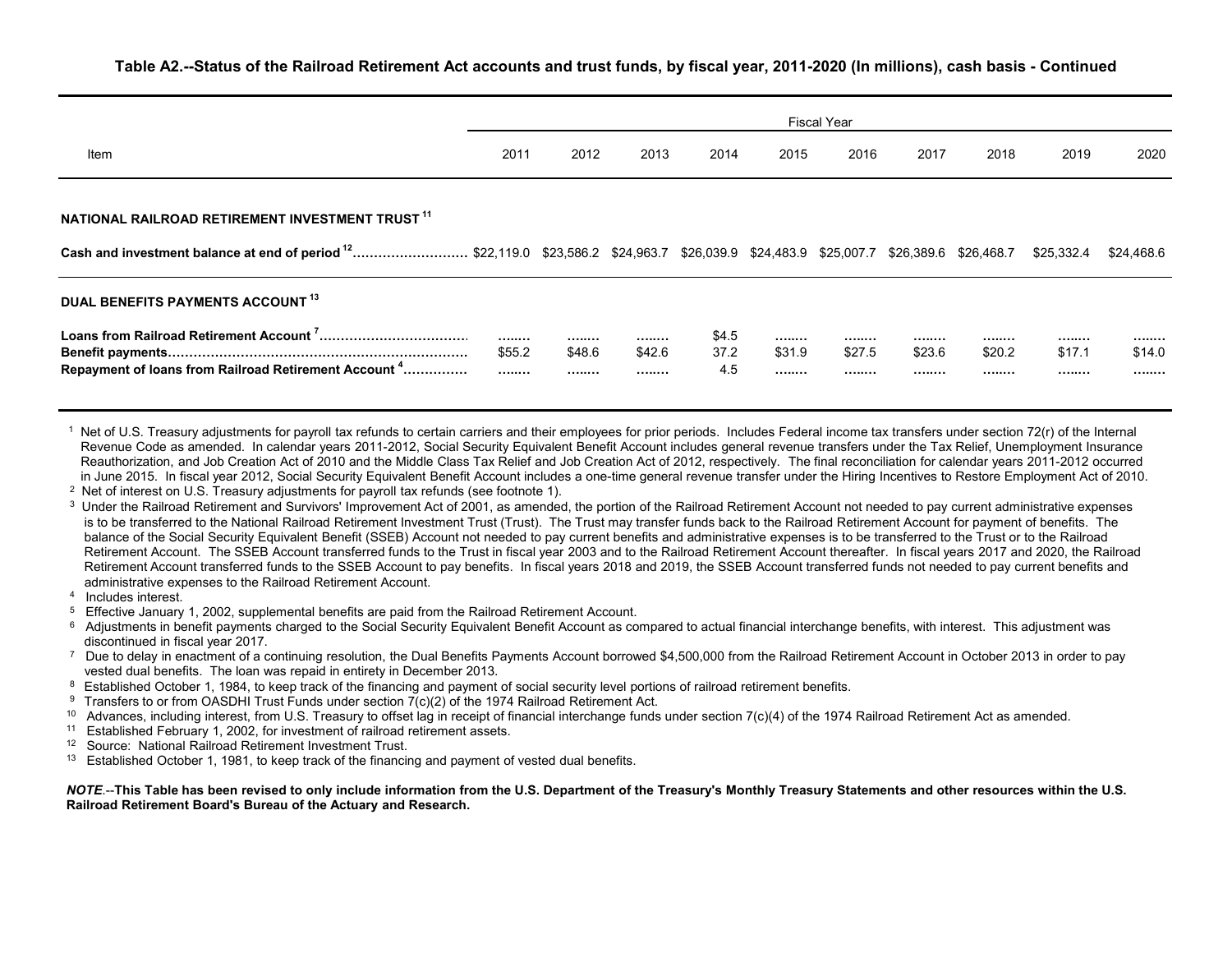#### **Table A3.--Status of the financial interchange between the Railroad Retirement Accounts and the Old-Age and Survivors, Disability, and Hospital Insurance Trust Funds, by fiscal year, 2011-2020, cash basis (In millions)**

| Fiscal year                            | Taxes <sup>1</sup> | Benefit payments<br>and administrative<br>expenses <sup>2</sup> | Amount due as of end<br>of year to or (from)<br>the Railroad Retirement<br>Accounts <sup>3</sup> | Transferred to or (from)<br>the Railroad Retirement<br>Accounts <sup>4</sup> |  |
|----------------------------------------|--------------------|-----------------------------------------------------------------|--------------------------------------------------------------------------------------------------|------------------------------------------------------------------------------|--|
| <b>OLD-AGE AND SURVIVORS INSURANCE</b> |                    |                                                                 |                                                                                                  |                                                                              |  |
|                                        | \$1,847.2          | \$5,778.3                                                       | \$4,056.7                                                                                        | \$4,109.5                                                                    |  |
|                                        | 2,127.0            | 5,896.1                                                         | 3,879.8                                                                                          | 4,139.2                                                                      |  |
|                                        | 2,106.4            | 6,199.5                                                         | 4,190.3                                                                                          | 3,948.4                                                                      |  |
|                                        | 2,232.4            | 6,320.4                                                         | 4,191.2                                                                                          | 4,257.1                                                                      |  |
|                                        | 2,385.2            | 6,511.6                                                         | 4,222.9                                                                                          | 4,258.0                                                                      |  |
|                                        | 2,225.4            | 6,388.4                                                         | 4,251.6                                                                                          | 4,286.9                                                                      |  |
|                                        | 2,121.3            | 6,717.3                                                         | 4,697.4                                                                                          | 4,315.8                                                                      |  |
|                                        | 2,250.4            | 6,955.3                                                         | 4,803.5                                                                                          | 4,768.9                                                                      |  |
|                                        | 2,268.7            | 6,975.0                                                         | 4,763.7                                                                                          | 4,880.4                                                                      |  |
|                                        | .                  |                                                                 |                                                                                                  | 4,844.0                                                                      |  |
| Cumulative 1937-2020                   | \$75,177.9         | \$219,825.8                                                     |                                                                                                  | \$155,219.4                                                                  |  |
| <b>DISABILITY INSURANCE</b>            |                    |                                                                 |                                                                                                  |                                                                              |  |
|                                        | \$296.1            | \$745.8                                                         | \$501.6                                                                                          | \$464.7                                                                      |  |
|                                        | 315.5              | 7818.7                                                          | 541.0                                                                                            | 511.8                                                                        |  |
|                                        | 327.0              | 739.6                                                           | 436.7                                                                                            | 550.6                                                                        |  |
|                                        | 342.9              | 732.7                                                           | 412.0                                                                                            | 443.7                                                                        |  |
|                                        | 362.4              | 715.1                                                           | 370.1                                                                                            | 418.6                                                                        |  |
|                                        | 428.9              | 8625.4                                                          | 203.6                                                                                            | 375.7                                                                        |  |
|                                        | 441.6              | 601.4                                                           | 170.9                                                                                            | 206.7                                                                        |  |
|                                        | 464.2              | 506.4                                                           | 65.0                                                                                             | 173.5                                                                        |  |
|                                        | 374.9              | 512.8                                                           | 141.4                                                                                            | 66.0                                                                         |  |
|                                        | .                  |                                                                 |                                                                                                  | 143.8                                                                        |  |
| Cumulative 1937-2020                   | \$10,771.4         | \$18,091.5                                                      |                                                                                                  | \$8,151.2                                                                    |  |

See footnotes at end of table.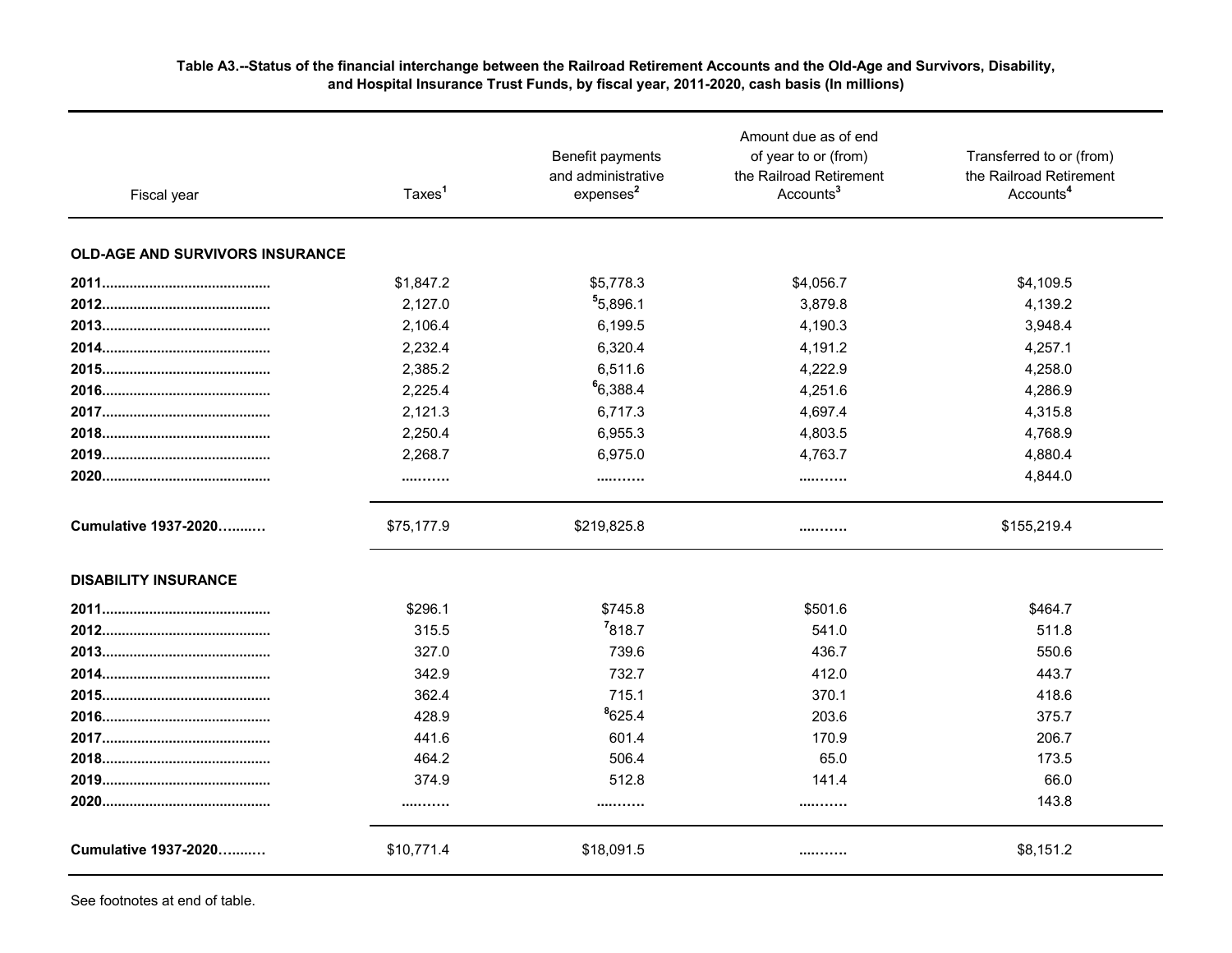#### **Table A3.--Status of the financial interchange between the Railroad Retirement Accounts and the Old-Age and Survivors, Disability, and Hospital Insurance Trust Funds, by fiscal year, 2011-2020, cash basis (In millions) - Continued**

| Fiscal year               | Taxes <sup>1</sup> | Benefit payments<br>and administrative<br>expenses <sup>2</sup> | Amount due as of end<br>of year to or (from)<br>the Railroad Retirement<br>Accounts <sup>3</sup> | Transferred to or (from)<br>the Railroad Retirement<br>Accounts <sup>4</sup> |
|---------------------------|--------------------|-----------------------------------------------------------------|--------------------------------------------------------------------------------------------------|------------------------------------------------------------------------------|
| <b>HOSPITAL INSURANCE</b> |                    |                                                                 |                                                                                                  |                                                                              |
|                           | \$488.3            | \$4.4                                                           | (\$500.7)                                                                                        | (\$477.2)                                                                    |
|                           | 551.0              | 3.6                                                             | (566.6)                                                                                          | (510.9)                                                                      |
|                           | 584.1              | 3.4                                                             | (602.0)                                                                                          | (576.6)                                                                      |
|                           | 566.6              | 1.8                                                             | (585.4)                                                                                          | (611.6)                                                                      |
|                           | 627.3              | 2.5                                                             | (647.0)                                                                                          | (594.7)                                                                      |
|                           | 608.9              | 2.5                                                             | (627.9)                                                                                          | (656.8)                                                                      |
|                           | 574.0              | 3.1                                                             | (587.6)                                                                                          | (637.4)                                                                      |
|                           | 611.4              | 1.8                                                             | (561.3)                                                                                          | (596.5)                                                                      |
|                           | 585.1              | 2.2                                                             | (596.4)                                                                                          | (570.3)                                                                      |
|                           |                    |                                                                 |                                                                                                  | (606.4)                                                                      |
| Cumulative 1937-2020      | \$18,427.9         | \$111.6                                                         |                                                                                                  | (\$19,718.4)                                                                 |

<sup>1</sup> Beginning fiscal year 1984, Old-Age and Survivors Insurance and Disability Insurance includes Federal income taxes. Hospital Insurance income taxes included beginning fiscal year 1994.

<sup>2</sup> Cumulative for Old-Age and Survivors Insurance and Disability Insurance is net of pre-1957 military service adjustments. For Hospital Insurance, administrative expenses only.

<sup>3</sup> Includes interest at rate applicable to each trust fund.

 $4$  Represents transfer of amount due at end of preceding year with interest from due date to date of transfer.<br>
<sup>5</sup> Includes -\$154.8 million adjustment for pre-1957 military service.

 $6$  Includes -\$228.9 million adjustment for pre-1957 military service.<br>
<sup>7</sup> Includes +\$74.5 million adjustment for pre-1957 military service.

<sup>8</sup> Includes -\$0.7 million adjustment for pre-1957 military service.

NOTE.--Under the financial interchange provision of the Railroad Retirement Act, the Railroad Retirement Board, the Commissioner of Social Security, and the Secretary of Health and Human Services make annual determinations of the amounts which would place the Federal Old-Age and Survivors, Disability, and Hospital Insurance Trust Funds in the same position in which they would have been had railroad employment been covered by the Social Security and Federal Insurance Contributions Acts. Transfers are to or from the Railroad Retirement Account in all years through fiscal year 1984; beginning fiscal year 1985, transfers are to or from the Social Security Equivalent Benefit Account. All figures are net after adjustment for changes in prior years.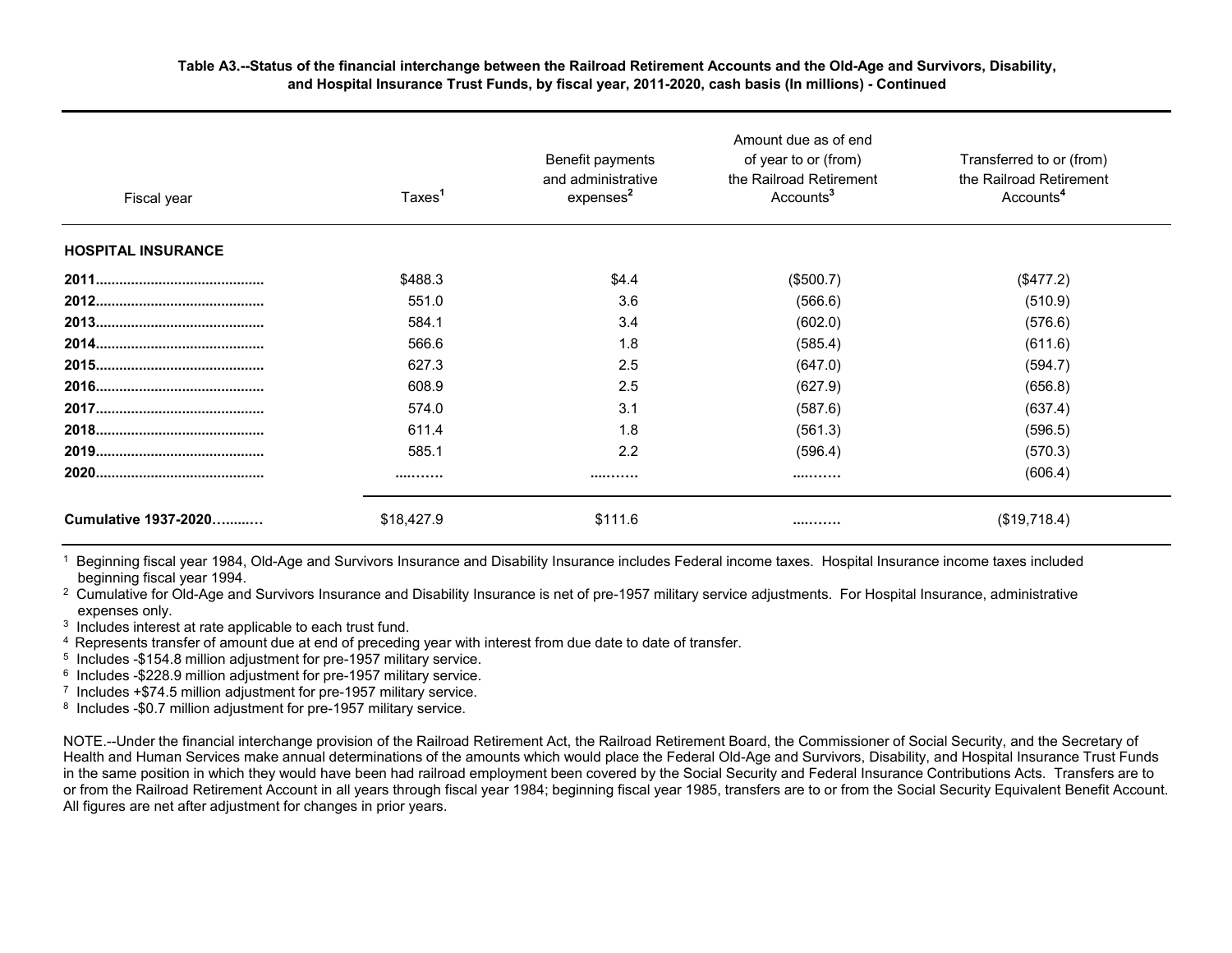| <b>State</b>                                  | Total     | Retirement<br>benefits | Survivor <sup>1</sup><br>benefits | Unemployment <sup>2, 3, 4</sup><br>benefits | Sickness <sup>2, 3, 4</sup><br>benefits |
|-----------------------------------------------|-----------|------------------------|-----------------------------------|---------------------------------------------|-----------------------------------------|
| Alabama                                       | \$242,547 | \$195,371              | \$41,718                          | \$3,945                                     | \$1,513                                 |
| Alaska                                        | 4,573     | 2,938                  | 719                               | 881                                         | 35                                      |
| Arizona.                                      | 257,688   | 210,649                | 40,379                            | 5,618                                       | 1,042                                   |
| Arkansas                                      | 261,436   | 210,013                | 38,298                            | 11,174                                      | 1,952                                   |
| California                                    | 619,416   | 495,461                | 102,373                           | 15,844                                      | 5,738                                   |
| Colorado                                      | 233,213   | 198,530                | 29,382                            | 4.629                                       | 672                                     |
| Connecticut                                   | 73,829    | 62,022                 | 10,976                            | 336                                         | 496                                     |
| Delaware                                      | 69,032    | 60,162                 | 7,782                             | 489                                         | 599                                     |
| Washington DC                                 | 7,795     | 6,771                  | 874                               | 95                                          | 56                                      |
| Florida $\ldots \ldots \ldots \ldots$         | 751,408   | 635,565                | 108,202                           | 5,793                                       | 1,849                                   |
| Georgia                                       | 450,565   | 370,140                | 67,604                            | 9,400                                       | 3,421                                   |
| Hawaii                                        | 3,463     | 2,882                  | 567                               | $12 \overline{ }$                           | 3                                       |
| Idaho                                         | 121,083   | 100,600                | 17,692                            | 2,335                                       | 456                                     |
| Illinois $\ldots \ldots \ldots \ldots \ldots$ | 811,186   | 651,998                | 129,518                           | 23,198                                      | 6,473                                   |
| Indiana                                       | 392,194   | 313,223                | 66,319                            | 9,127                                       | 3,525                                   |
| $lowa$                                        | 234,486   | 192,232                | 36,309                            | 4,949                                       | 996                                     |
| Kansas                                        | 358,713   | 297,315                | 53,676                            | 6,541                                       | 1,181                                   |
| Kentucky.                                     | 343,925   | 273,176                | 62,112                            | 6,454                                       | 2,182                                   |
| Louisiana                                     | 189,542   | 149,811                | 31,273                            | 6,985                                       | 1,473                                   |
| Maine $\ldots \ldots \ldots \ldots$           | 50,523    | 40,501                 | 9,782                             | 65                                          | 176                                     |
| Maryland                                      | 213,347   | 178,491                | 31,420                            | 1,915                                       | 1,520                                   |
| Massachusetts                                 | 96,265    | 80,670                 | 13,667                            | 664                                         | 1,264                                   |
| Michigan                                      | 312,854   | 249,676                | 56,491                            | 5,213                                       | 1,474                                   |
| Minnesota                                     | 335,098   | 275,055                | 52,691                            | 6,174                                       | 1,178                                   |
| Mississippi                                   | 138,909   | 109,522                | 25,517                            | 3,212                                       | 658                                     |
| Missouri $\ldots \ldots \ldots \ldots$        | 490,628   | 399,213                | 72,138                            | 16,838                                      | 2,438                                   |
| Montana                                       | 164,051   | 135,674                | 21,838                            | 5,971                                       | 568                                     |
| Nebraska                                      | 451,139   | 388,278                | 48,416                            | 11,205                                      | 3,241                                   |
| Nevada                                        | 81,415    | 67,505                 | 12,320                            | 1,341                                       | 248                                     |
| New Hampshire.                                | 22,346    | 18,692                 | 3,464                             | 88                                          | 101                                     |

## **Table A6.--Retirement, survivor, unemployment, and sickness benefit payments, by class of benefit and state of residence of beneficiary, fiscal year 2020 (In thousands), cash basis**

See footnotes at end of table.